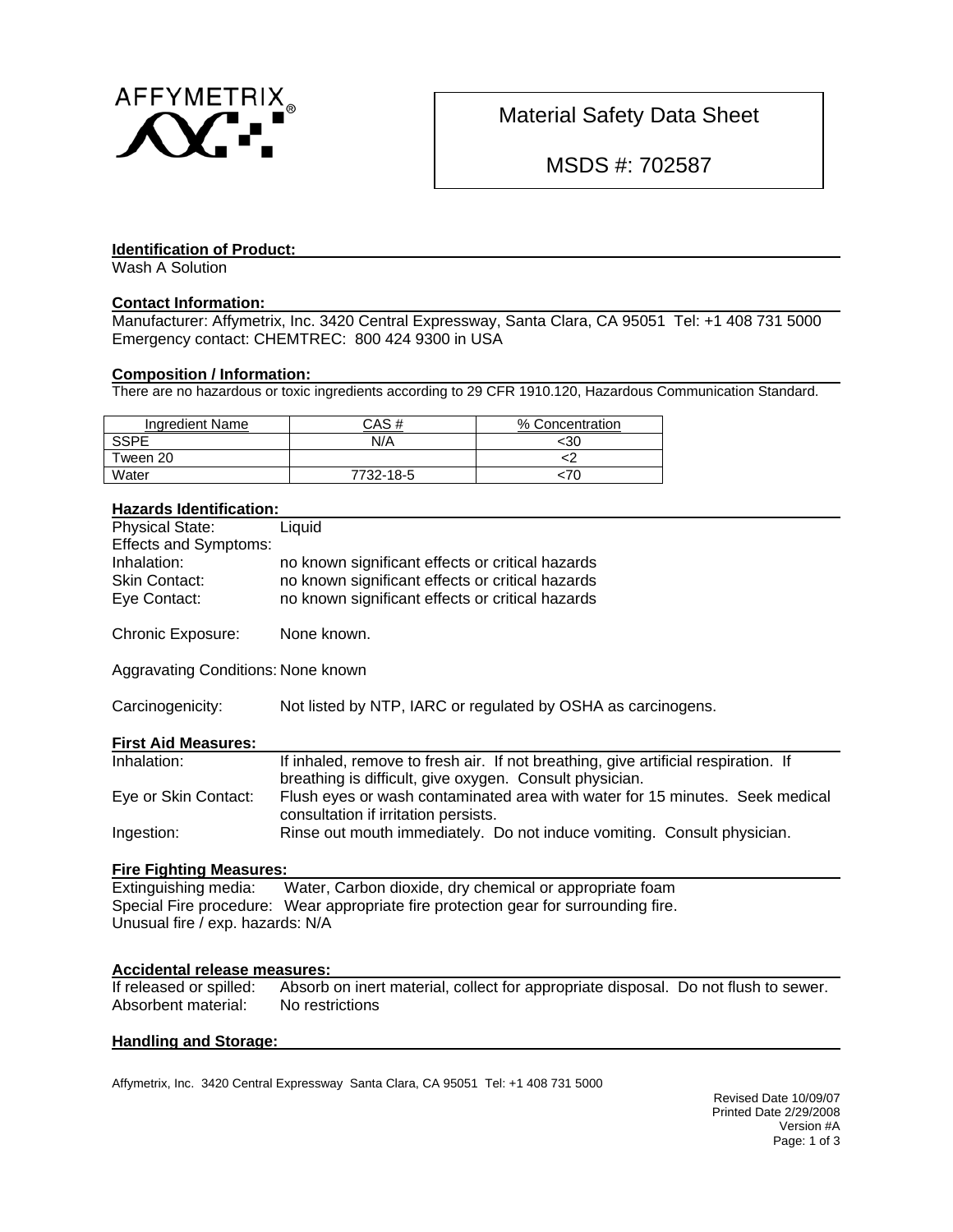# Material Safety Data Sheet

MSDS # 702587

Handling: Special handling procedures are not needed Storage: There are no restrictions concerning storage with other products.

# **Exposure Controls / Personal Protection:**

|                                       | Protective equipment: Use general laboratory protective equipment, lab safe gloves, general eye |  |  |
|---------------------------------------|-------------------------------------------------------------------------------------------------|--|--|
|                                       | protection safety glasses or goggles                                                            |  |  |
| Hygiene:                              | General lab practices. Keep away from food and beverages.                                       |  |  |
| Ventilation:                          | Local exhaust                                                                                   |  |  |
| Precautionary Labeling: None required |                                                                                                 |  |  |

#### **Physical and Chemical Properties:**

| Appearance and Odor: clear odorless liquid |                            |
|--------------------------------------------|----------------------------|
| <b>Boiling Point:</b>                      | Not determined for mixture |
| Flash Point:                               | Not determined for mixture |
| Specific Gravity:                          | Not determined for mixture |
| Vapor Density:                             | Not determined for mixture |
| pH:                                        | Not determined for mixture |
| Solubility in Water:                       | Soluble                    |

#### **Stability and Reactivity:**

| Stability:                                      | Stable                                                 |  |  |  |
|-------------------------------------------------|--------------------------------------------------------|--|--|--|
| Incompatibility:                                | Strong oxidizing agents, strong acids                  |  |  |  |
| Hazardous Decomp.:                              | Burning may produce carbon monoxide and carbon dioxide |  |  |  |
| Hazardous Polymerization: Not expected to occur |                                                        |  |  |  |

#### **Toxicological Information:**

**NOTE**: Toxicological information is reported for the individual components. The toxicity of the mixture has not been thoroughly investigated.

| Ingredient  | <b>OSHA PEL</b> | ACGIH - TLV     | Lethal Dose (LD, LC, etc.) |
|-------------|-----------------|-----------------|----------------------------|
| <b>SSPE</b> | Not established | Not established | No manufacturer data found |
| Tween 20    | Not established | Not established | No manufacturer data found |
| Water       | Not established | Not established | No manufacturer data found |
|             |                 |                 |                            |

## **Ecological Information:**

No information found

## **Disposal Considerations:**

Disposal should be in accordance with applicable regional, national and local laws and regulations.

#### **Transport Information:**

This product is not subject to current regulations for transportation of hazardous goods (US DOT) UN No.: N/A

## **Regulatory:**

Affymetrix 3420 Central Expressway Santa Clara, CA 95051 Tel: +1 408 731 5000